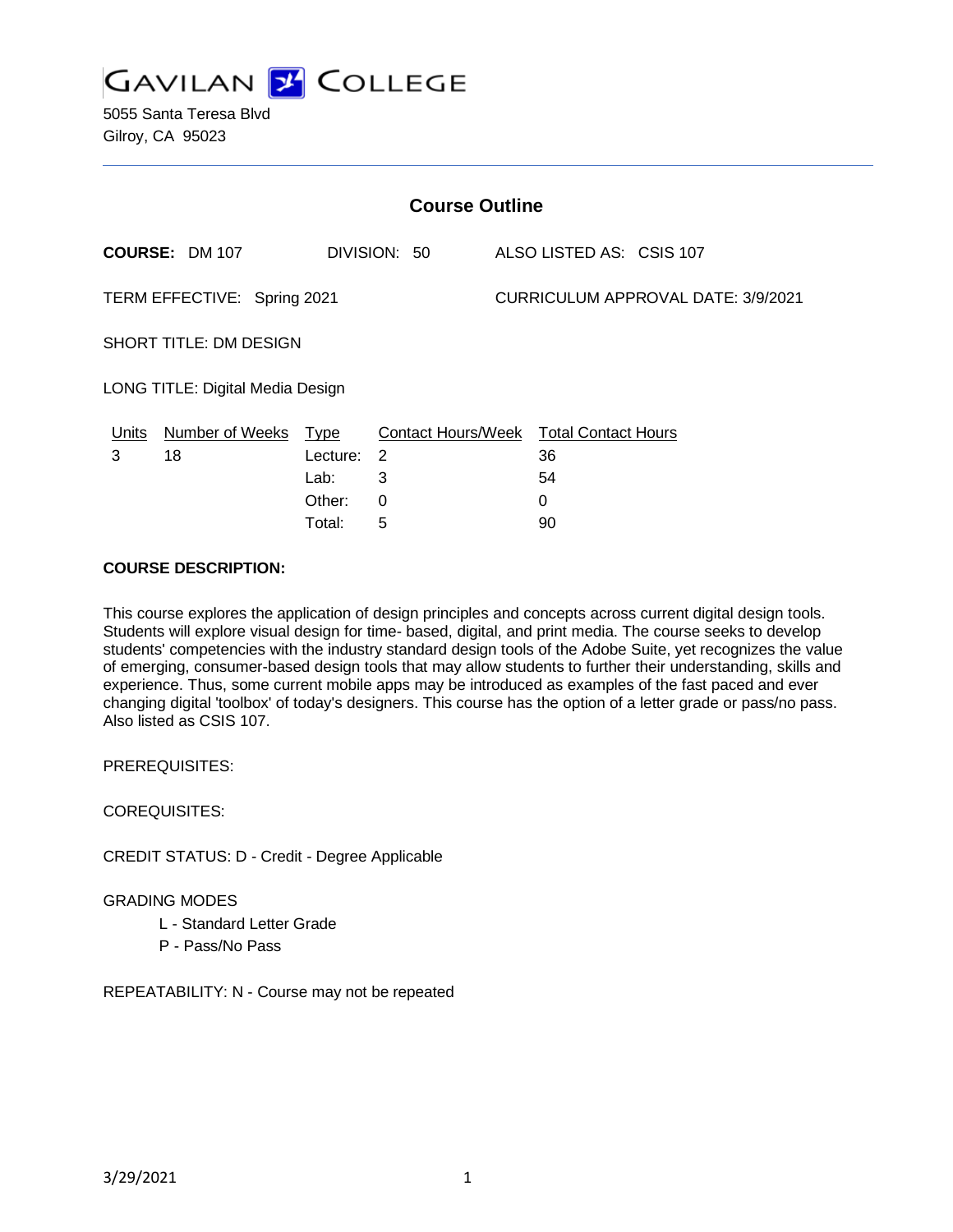SCHEDULE TYPES:

- 02 Lecture and/or discussion
- 03 Lecture/Laboratory
- 04 Laboratory/Studio/Activity
- 047 Laboratory LEH 0.7
- 05 Hybrid
- 71 Dist. Ed Internet Simultaneous
- 72 Dist. Ed Internet Delayed
- 73 Dist. Ed Internet Delayed LAB
- 737 Dist. Ed Internet LAB-LEH 0.7

# **STUDENT LEARNING OUTCOMES:**

By the end of this course, a student should:

1. Demonstrate industry standards digital media skills using Adobe Creative Suite.

2. Critically analyze graphic layouts in terms of design principles, then synthesize their own example.

3. Critically analyze digital media from a story perspective and discuss the connection between design principles and story development.

4. Using a topic, synthesize a cohesive visual story across multiple digital media pieces by implementing design principles.

# **CONTENT, STUDENT PERFORMANCE OBJECTIVES, OUT-OF-CLASS ASSIGNMENTS**

Curriculum Approval Date: 3/9/2021

# LECTURE CONTENT:

## 4 HOURS

Content: Introduction to the class. Define outcomes, grading, assignments, and lecture hours. Explanation of design. The importance of using good design principles for visual, motion, and sound. Discuss applicability: print, multimedia, film/video, animation. Targeting an audience and conveying a message. The aesthetics of layout and photos.

Student Performance Objectives: Explain what visual, motion, and sound designs means and describe its importance in digital media. Explain the concept of design with the target audience in mind. Discuss the very basic aesthetics principles of graphic designs and photos.

## 4 HOURS

Content: Alignment of elements and simple rules. Difference between lines and shapes. Shapes as filled or thickened lines. Designing with color. The notion of alignment, repetition, proximity, and contrast in visual design.

Student Performance Objectives: Explain the concepts of alignment, repetition, and proximity.

## 4 HOURS

Content: Introduction to color theory, text and typography rules. Applying the principles of visual design to special cases such as print, web, icons, and screen display. Design refinement.

Student Performance Objectives: Discuss color theory and how to use the general rules for text formatting and typography.

## 4 HOURS

Content: Discussion of moving images and motion graphics. The concept of spatial and temporal design and quality. Discuss the notion of focus and rhythm. Show transitions used for video and animation. Explain story forms, scripting, and storyboarding and their application to digital media design and production.

Student Performance Objectives: Explain the concept of spatial and temporal design. Discuss focus and rhythm.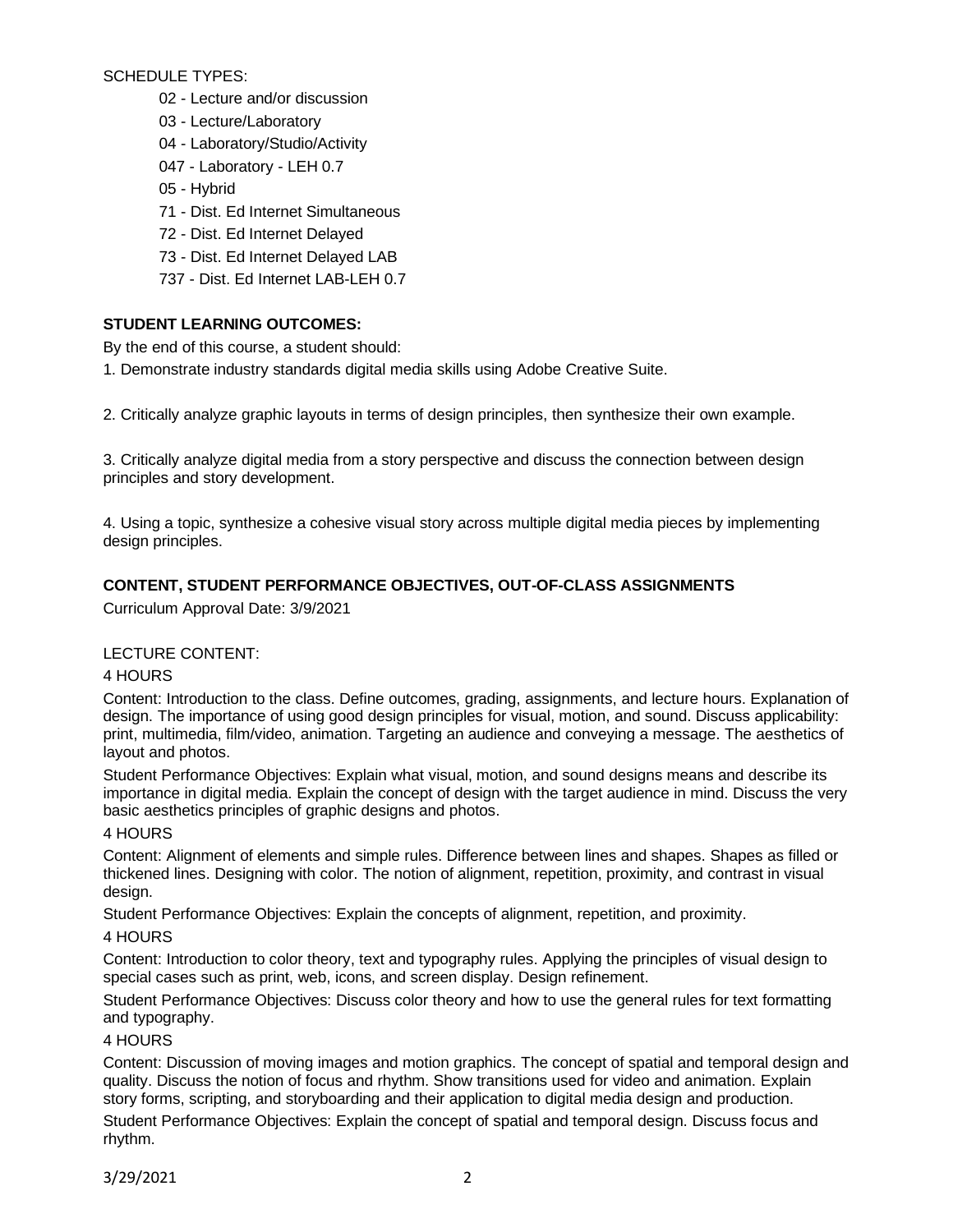# 3 HOURS

Content: Mid-term exam: Present a campaign pitch, including complete pre-production (planning) and research for their final project.

Student Performance Objectives: Prepare a campaign pitch, including complete pre-production (planning). 4 HOURS

Content: The integration of visuals and sound. The timing of sound effects. Setting a mood with background music. Highlighting the visual impact using the musical elements of timbre, rhythm, pitch, and loudness. Show various examples.

Student Performance Objectives: Discuss the importance of sound effects and music to enhance emotional impact in film, animation, and video.

#### 4 HOURS

Content: Introduction to information design and interactivity. Concept of linear and nonlinear presentation. Types of hierarchy. The use of definition, specification, and flowcharts. Cognition in interactive design.

Student Performance Objectives: Describe information design and its importance in interactive digital media. Analyze and describe interactive multimedia in terms of linear, nonlinear, and hierarchy. Understand cognition and explain its importance in digital media design.

## 7 HOURS

Content: The use of various media (e.g., visual, motion graphics, sound, animation) to convey semantic and aesthetic information. Advanced interface design. Use of cognitive walkthroughs. Product usability testing. Preparation for the final exam.

Student Performance Objectives: Describe the use of various media to convey semantic and aesthetic information. Discuss product usability testing.

## 2 HOURS

Take final exam.

## LAB CONTENT:

#### 6 HOURS

Content: Introduction to the class. Define outcomes, grading, assignments, and lab hours. Review using good design principles for visual, motion, and sound. Show examples. Presentation on lines.

Student Performance Objectives: Design a visual with a message using just lines.

## 6 HOURS

Content: Presentation on lines and shapes and designing with color.

Student Performance Objectives: Arrange lines and shapes in an interesting and artistic way. Draw a piece of art with 3 lines. Extend the lines into a shape to create another piece. Add color to this assignment.

## 6 HOURS

Content: Review color theory, text and typography rules. Presentation on applying the principles of visual design to special cases such as print, web, icons, and screen display.

Student Performance Objectives: Format given text according to good design principles. Sketch a design of a page for web, print, and screen with provided text and graphic elements. Choose fonts that adhere to design rules. Design a page for computer screen, Phone devices, and print using good graphic design principles. Use general rules for text formatting and typography.

#### 6 HOURS

Content: Review moving images and motion graphics. Review the concept of spatial and temporal design and quality. Review focus and rhythm. Review story forms, scripting, and storyboarding and their application to digital media design and production.

Student Performance Objectives: Design a 2D animated splash screen using given text and graphic elements. Arrange video clips according to given storyboard and note transitions. Construct a video sequence with good rhythm from a storyboard. Describe key points in a script and construct a storyboard of their own. Design a splash screen using given text and graphic elements.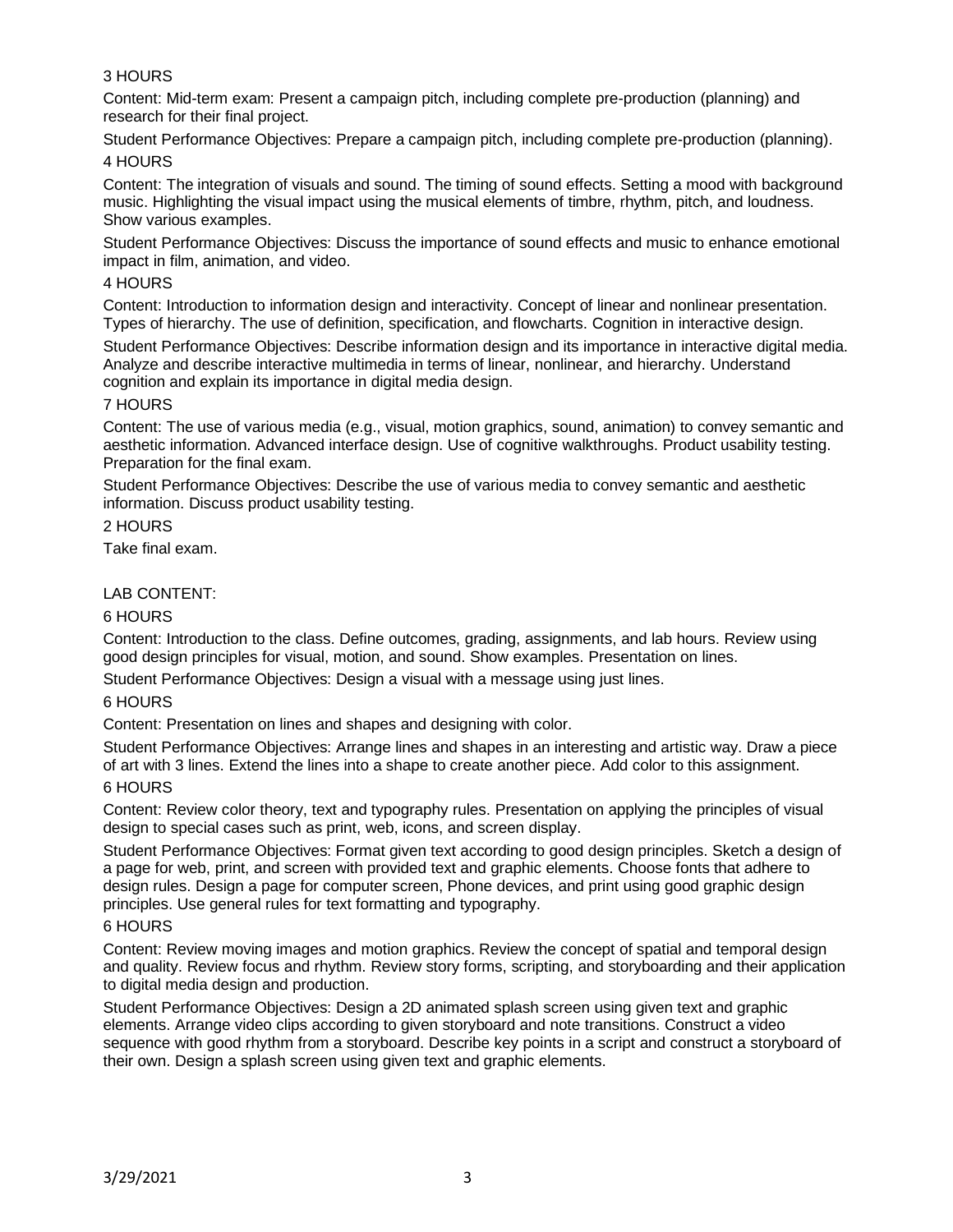# 10 HOURS

Content: Mid-term exam. Review sound design.

Student Performance Objectives: Using the computer, record found sounds and gather music clips. Arrange the clips in an order that tells a story and leads a listener through an emotional experience. Construct an audio story from found music and sound

effects. Understand anticipation, surprise, and resolve and be able to use these concepts in sound designing.

#### 6 HOURS

Content: Review the integration of visuals and sound and the timing of sound effects.

Student Performance Objectives: Add a sound track to the previous visual clip exercise to enhance its emotional impact. Notate storyboards to describe sounds. Understand and be able to use the elements of pitch, loudness, rhythm, and timbre to enhance the visual experience.

#### 6 HOURS

Content: Review information design and interactivity; the concept of linear and nonlinear presentation; types of hierarchy; the use of definition, specification, and flowcharts; and cognition in interactive design.

Student Performance Objectives: Given a set of information, arrange it on pages for display in order of importance, design a storyboard, and flow chart the hierarchy to use for presentation.

#### 6 HOURS

Content: Work on final project.

Student Performance Objectives: Complete project for final review.

2 HOURS

Present final project.

## **METHODS OF INSTRUCTION:**

Lecture, Demonstration, Guided Practice

## **OUT OF CLASS ASSIGNMENTS:**

Required Outside Hours: 8

Assignment Description:

Bring in a print advertisement that looks good to you and another that touches you in some way, so that they can be discussed in class. Read chapters on visual design.

Required Outside Hours: 8

Assignment Description:

Read chapters on the use of lines and shapes in art. Research and bring in good examples of alignment, repetition, contrast, and proximity.

Required Outside Hours: 8

Assignment Description:

Read chapters on color theory, 3D form, typography and text layout/formatting. Design a layout in color using provided shape.

Required Outside Hours: 8

Assignment Description:

Read handouts and chapter on time-based art. Conceive and write a little story, note key points of the script, and construct a simple storyboard. Prepare for mid term exam.

Required Outside Hours: 12

Assignment Description:

Read chapter or handouts on sound design. Bring 3 pieces of music that convey different emotions. Capture or be able to describe 3 sounds representative of startle, fright, and relief or relaxation.

Required Outside Hours: 8

Assignment Description:

Read chapter or handouts on sound design in animation and film/video. Add music and sound effect notations to storyboard constructed earlier.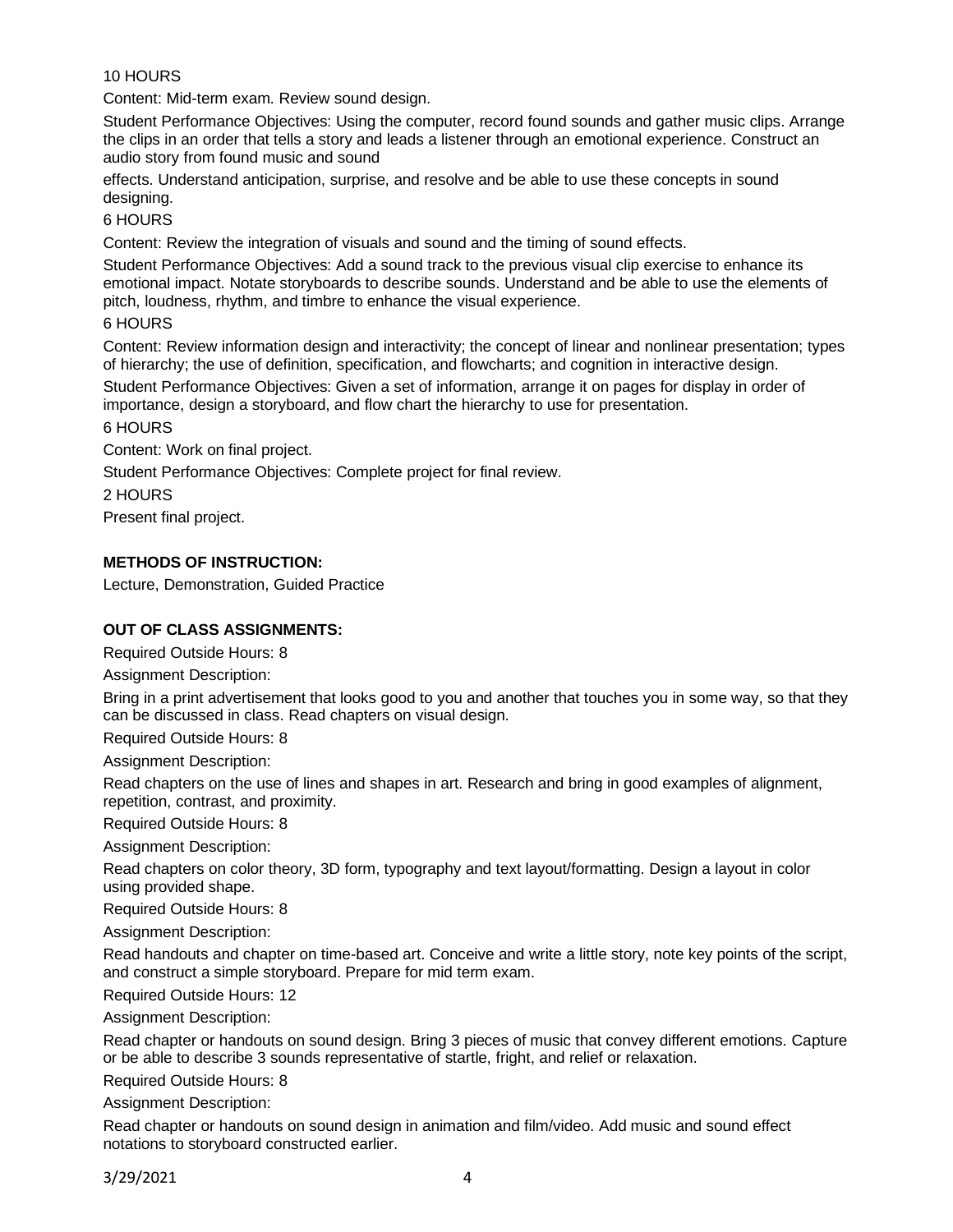Required Outside Hours: 8 Assignment Description: Read and study handouts on visual display. Required Outside Hours: 12 Assignment Description: Read information on the use of various media (e.g., visual, motion graphics, sound, animation) to convey semantic and aesthetic information. Complete work on final project and prepare for the final exam.

# **METHODS OF EVALUATION:**

Writing assignments Percent of total grade: 10.00 % Percent range of total grade: 10% to 20% Weekly writing response and discussion. Problem-solving assignments Percent of total grade: 20.00 % Percent range of total grade: 10% to 30% Final Project Planning Skill demonstrations Percent of total grade: 10.00 % Percent range of total grade: 10% to 30% Design Activities/Skill Demonstration Other methods of evaluation Percent of total grade: 40.00 % Percent range of total grade: 30% to 50% Final Project, Final Project Presentation Other methods of evaluation Percent of total grade: 10.00 % Percent range of total grade: 10% to 20% Weekly participation. Objective examinations Percent of total grade: 0.00 % Percent range of total grade: 0% to 10% Multiple Choice, True/False, Completion

# **REPRESENTATIVE TEXTBOOKS:**

Adobe Create Suite . Adobe,2020. Recommended Representative Textbooks Adobe Training and Tutorials/Lynda.com. Adobe,2021.